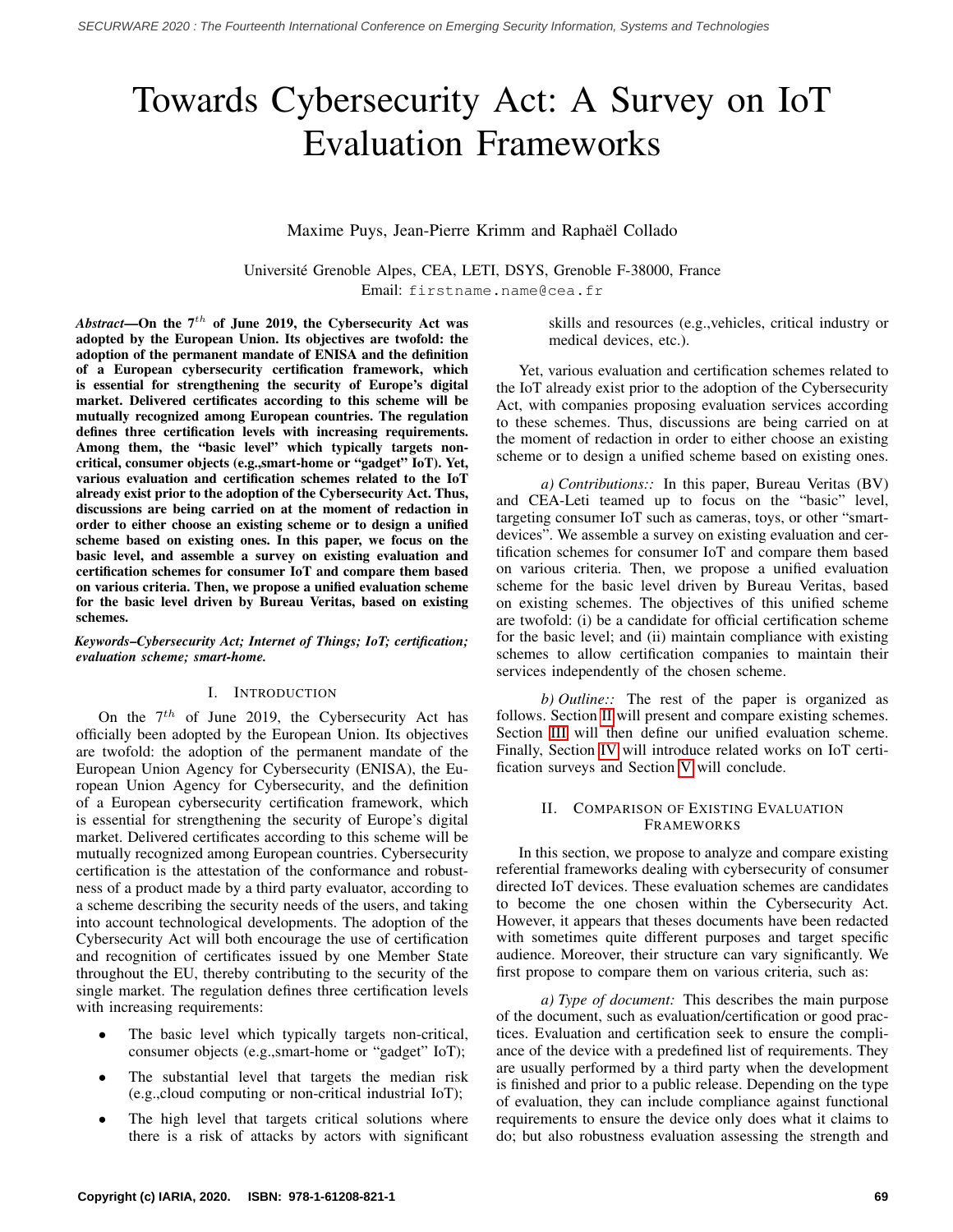the robustness of a device against cybersecurity threats. On the other hand, good practices aim at being applied during the development.

*b) Targeted audience:* This defines who the document is destined to. This criterion is generally linked to the type of document described above. That is, a certification scheme is usually for "conformity assessment bodies" (CAB). They are third parties conducting the evaluation of a product. However, an evaluation scheme may be applied by developers during development within continuous integration. Good practices are generally directed to developers, testers, Chief Information Security Officers (CISO), or Chief Technical Officers (CTO).

*c) Structure of the document:* A complete cybersecurity certification process is generally defined as presented in Figure [1.](#page-1-0) From a set of assets to protect, hypotheses (for instance on the environment), threats originating from threats origins, security objectives are obtained. Theses objectives can be seen as generic counter-measures regarding threats. For instance, if a threat is "Configuration alteration", a matching security objective could be "Secure authentication on administration interface". Then security objectives are derived on security requirements, which are more technical and related to the target of evaluation. Regarding to the objective "Secure authentication on administration interface", a requirement could be "Use two-factor authentication". Finally, security requirements are derived in technical requirements which are completely related to the programming language or framework used by the product. In parallel, security requirements are derived into tests procedures, detailing how CAB must conduct evaluation. This criterion defines which part of this structure are covered by the scheme.

<span id="page-1-0"></span>

Figure 1. Structure of certification schemes

*d) Split in different security levels:* This criterion defines if the scheme proposes different security levels providing increasing security level and adding more security requirements to cope with. These security levels are internal to the framework and should not be mistaken with the basic, substantial and high of the Cybersecurity Act.

*e) Technical perimeter:* This explains how widely the scheme covers in terms of technical cybersecurity topics (network, system, cryptography, etc).

*f) Level of accuracy of the requirements:* This shows how precise are the requirements provided by the scheme. That is, if they stay quite generic or become quite technical.

*g) Support from the community/industry:* This criterion details how much the scheme is supported by either the scientific community or industry. This is a subjective criterion based on the variety of authors and members if the scheme belongs to an alliance.

We focus on five IoT evaluation schemes, known to be the best contenders for the basic level of the Cybersecurity Act, namely: ETSI, CTIA, OWASP, Eurosmart, IoT-SF. We first describe briefly every one, then we propose a summary table given the criteria we defined earlier.

*h) ETSI-EN-303-645 (version 2.1.0, 2020-04):* ETSI is a European standards organization based in France. In May 2018, they release the first version of TS-103-645, later officialized as EN-303-645 [\[1\]](#page-5-0), a list of good practices in order to increase the cybersecurity of consumer IoT devices. This document is based on a "Code of Practice for Consumer IoT Security" proposed by the UK government. Destined to vendors, it is organized as a list a security objectives mixed with requirements. No separation in levels is provided. It covers a wide perimeter, going from passwords to communications, with system integrity and personal data. Requirements stay at a generic level. ETSI involves more than 850 members, drawn from 65 countries, including major universities.

*i) CTIA Cybersecurity Certification Test Plan for IoT Devices (version 1.0.1, 2018-10):* CTIA represents the United States wireless communications industry. In August 2018, they released the initial version of their certification plan for IoT devices [\[2\]](#page-5-1). Clearly destined to CAB, it is separated in three levels with increasing security features. It is not obvious if all three levels would fit in the "basic" Cybersecurity Act, given the fact that level three implies advanced security features such as two-factor authentication or secure boot. It is structured as a list of generic requirements along with test procedures, test prerequisites and test cases. The technical perimeter is wide.

*j) OWASP IoT Top Ten (version 2018):* The Open Web Application Security Project (OWASP) is a nonprofit foundation that works to improve the security of software. In 2018, OWASP released their Internet of Things Top 10 [\[3\]](#page-5-2), a list of good practice. Destined to vendors, it is a list of 10 security objectives representing the 10 main kinds of vulnerabilities targeting IoT devices. It is not divided into levels but covers a wide range of topics. This list stays at a very low level of accuracy, only proposing security objectives. However, OWASP is widely known to propose a very technical set of coding rules to avoid most of the vulnerabilities. Yet, the IoT Top 10 document does not refer directly to them. OWASP has many members both from academic and industry across the world.

*k) Eurosmart IoT Device Certification Scheme (version 2019-05-16):* Eurosmart is a European organization based in Brussels. Their members are mainly working in hardware security (semiconductor and secure-elements) or in highsecurity software and include major companies and research laboratories. In April 2019, they released an initial version of their certification scheme [\[4\]](#page-5-3) designed for CAB, however, the writing process still seems ongoing. According to published documents, they aim to cover the whole certification procedures from assets to CAB tests. Yet at the moment of redaction, they cover risk analysis (from assets to security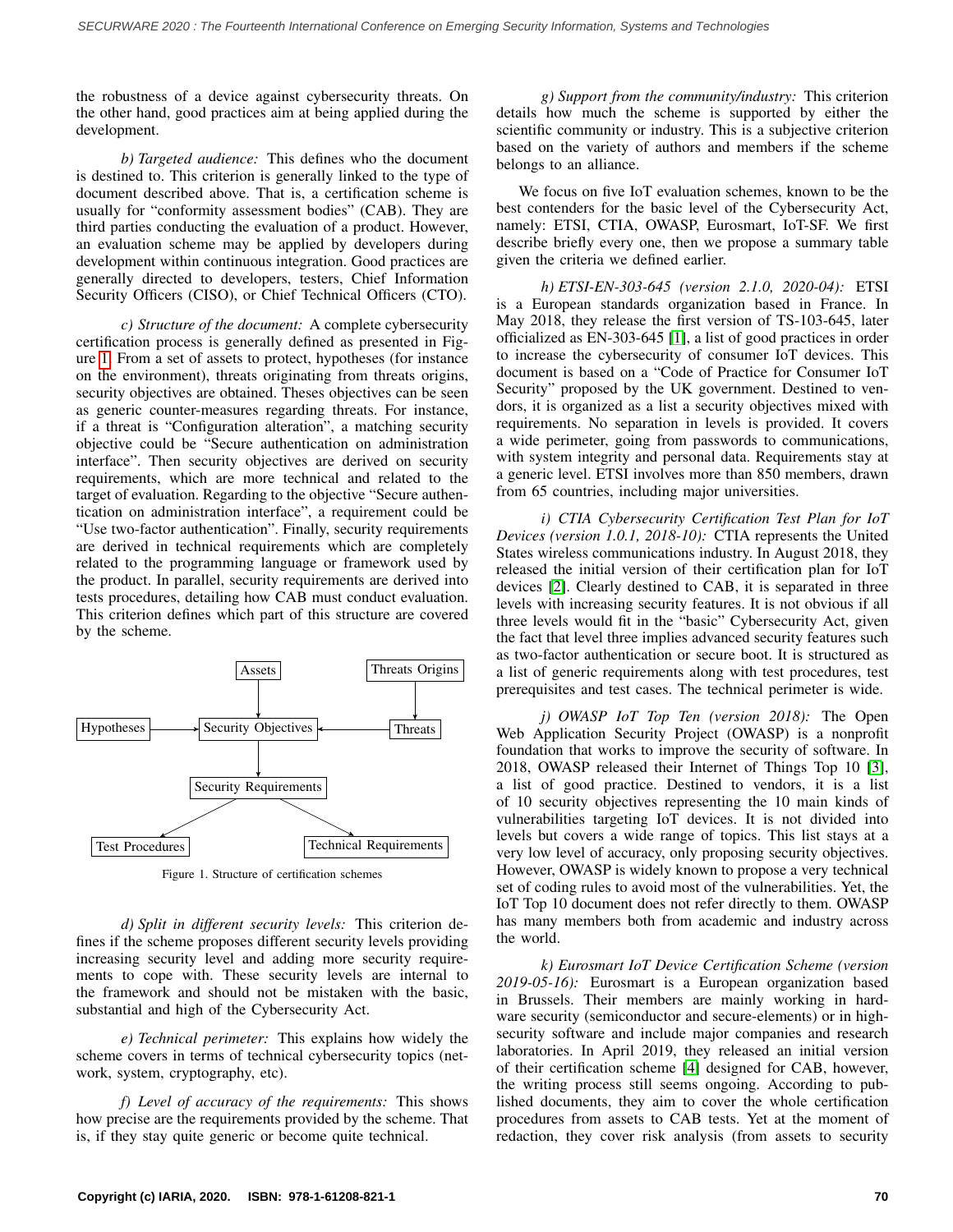<span id="page-2-1"></span>

| <b>Schemes</b>   | <b>ETSI</b>                            | <b>CTIA</b>                           | <b>OWASP</b>      | <b>Eurosmart</b>                   | <b>IoT-SF</b>                   |
|------------------|----------------------------------------|---------------------------------------|-------------------|------------------------------------|---------------------------------|
| <b>Type</b>      | Good<br>practices                      | Certification                         | Good<br>practices | Certification                      | Mixed                           |
| <b>Audience</b>  | <b>Vendors</b>                         | CAB                                   | Vendors           | CAB                                | Vendors                         |
| <b>Structure</b> | <b>Objectives</b><br>Require-<br>ments | Requirements<br><b>Tests</b>          | Objectives        | Complete<br>(ongoing)              | Objectives<br>Require-<br>ments |
| <b>Levels</b>    | None                                   | Three                                 | None              | None                               | Five                            |
| <b>Perimeter</b> | Wide                                   | Wide                                  | Wide              | Wide                               | Wide                            |
| Accuracy         | Generic                                | Generic                               | Low               | Generic                            | Generic<br>Technical            |
| <b>Support</b>   | World-wide                             | World-wide<br>industry<br>(mainly US) | World-wide        | Sector-<br>Specific<br>(mainly EU) | World-wide<br>(mainly<br>UK)    |

TABLE I. SUMMARY OF EXISTING SCHEMES

#### TABLE II. MAPPING FOR FIRST BASIC LEVEL

<span id="page-2-2"></span>

| ID             | Topic                                | <b>ETSI</b> | <b>CTIA</b> | <b>OWASP</b> |
|----------------|--------------------------------------|-------------|-------------|--------------|
|                | Password management                  | 4.1         | 3.2         |              |
| 2              | Keeping software up to date          | 4.3         | 3.5, 3.6    | 4, 5         |
| 3              | Securely storing sensitive data      | 4.4         |             |              |
| $\overline{4}$ | Minimizing exposed attack surface    | 4.6         | 5.17        | 2, 3, 10     |
| .5             | Ensuring the initial state is secure |             |             | 5.9          |
| 6              | Analyzing admin. and user guides     | 4.2, 4.12   | 4.1         |              |
|                | Third-party components management    |             |             |              |
| (8)            | Unique reference of the device       |             |             |              |
| (9)            | Resistance to known vulnerabilities  |             |             | 10           |

objectives) and generic security requirements. They include a wide technical perimeter and stay a a generic level. They do not provide multiple levels of certification and according to the scheme itself, it is destined to the "substantial" level of the Cybersecurity Act.

*l) IoT Security Foundation Security Compliance Framework (version 2, 2018-12):* The IoT Security Foundation (IoT-SF) is composed of major companies, including almost all microchips integrators alongside major mobile network companies. Yet, smaller members and universities are mainly from UK. In 2016, they released the first version of their IoT security compliance framework [\[5\]](#page-5-4). Coming with a spreadsheet checklist alongside, it stands between certification and good practices as being stated as a "self-checking" framework. Destined to vendors, it is organized as a mixed list of security objectives and requirements. Five levels are introduced, based on a risk analysis to be performed on the device to assess. Depending on the importance of each security property (confidentiality, integrity, availability), the device is assigned to a minimum level. It covers a very wide perimeter, with merely all technical aspects related to security covered alongside with business, life-cycle management and governance. Interestingly, depending on the topic, requirements either stay at a generic level, or become quite technical.

<span id="page-2-0"></span>Table [I](#page-2-1) summarizes the criteria for all existing schemes.

#### III. A UNIFIED IOT EVALUATION FRAMEWORK

As seen in Section [II,](#page-0-0) two categories of documents are present in the current state-of-the-art. On one side, there are certification documents destined to CAB, while on the other side, there are good practice or self-assessment documents destined to vendors. It is currently (mid 2020) unclear which is preferred for the Cybersecurity Act evaluation framework, given the fact that evaluation modalities are still discussed. More precisely in the context of the basic level, it is not precised if the evaluation should be performed by CAB or vendors them-selves. According to ENISA and the European Commission during the FIC 2020 conference (Lille, 2020-01- 28), such questions are likely to depend on the type of IoT device to test. In other words, there will be different evaluation schemes with different modalities for the basic level.

In this context, we propose a unified evaluation framework based on existing documents presented in Section [II](#page-0-0) and driven by Bureau Veritas. Rather than providing yet another set of rules to implement, we propose a unified view detailing how existing frameworks could be mapped with each other. Thus, rather than implementing only one existing scheme, vendors and CAB can already include a global view of most of them in their process, without risking to bet on one not chosen in the end. The mapping we propose covers ETSI, CTIA, and OWASP. This choice is motivated as they seem to be the three main contenders for the final basic level of Cybersecurity Act framework, according to ongoing discussions.

### *A. Presentation of the Framework*

The idea is to make the set-union of all topics covered in the different frameworks while pin-pointing the cross reference of related security objectives in each framework. For instance, for a common topic related to password security, we would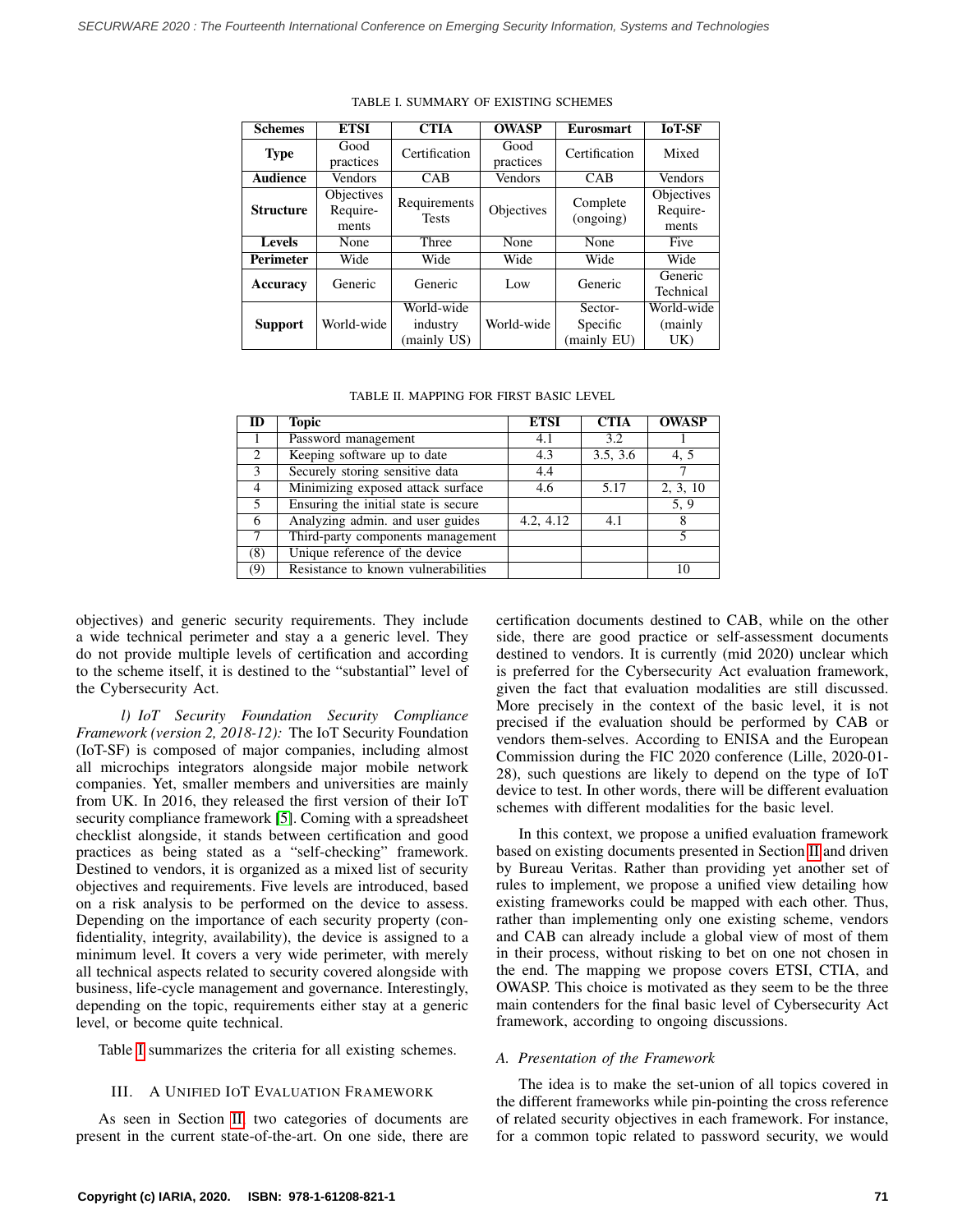<span id="page-3-0"></span>

| ID             | <b>Topic</b>                         | <b>ETSI</b> | <b>CTIA</b> | <b>OWASP</b> |
|----------------|--------------------------------------|-------------|-------------|--------------|
| 1              | Password management                  | 4.1         | 3.2         |              |
| 2              | Keeping software up to date          | 4.3         | 4.5, 4.6    | 4, 5         |
| 3              | Securely storing sensitive data      | 4.4         |             |              |
| $\overline{4}$ | Minimizing exposed attack surface    | 4.6         | 5.17        | 2, 3, 10     |
| 5              | Ensuring the initial state is secure |             |             | 5.9          |
| 6              | Analyzing admin. and user guides     | 4.2, 4.12   | 4.1         | 8            |
| $\overline{7}$ | Third-party components management    |             |             | 5            |
| (8)            | Unique reference of the device       |             |             |              |
| (9)            | Resistance to known vulnerabilities  |             |             | 10           |
| 10             | Authentication and access-control    |             | 4.3, 4.4    |              |
| 11             | Protection of data in transit        | 4.5         | 4.8         |              |
| 12             | Data input validity                  | 4.13        |             |              |

TABLE III. MAPPING FOR SECOND BASIC LEVEL

note all related security objectives of each document. We divided this mapping into three levels based on – what we consider – realistic evaluation time (either performed by vendors or by CABs). The first level is intended to be completed within five business days. The second and third levels are respectively designed for nine and fifteen days. Depending on a risk analysis or marketing requirements, the device may be evaluated according to one of the three levels. The mapping for every level is provided in Tables [II,](#page-2-2) [III](#page-3-0) and [IV.](#page-4-2)

We chose categories in Table [II](#page-2-2) as they are the most simple and consensual. OWASP, designed to be as simple as possible, has almost all of his security objectives covered within the first level. Topics 1, 2 and 3 are essentially straightforward. Topic 4 refers to any software accessible from outside of the device (either from internet or from the LAN). This includes open ports, API, running servers, etc. This also includes hardware debug ports. Topic 5 refers to the guided installation of the device by the end user. The idea is to verify that default configuration and/or installation wizards put the device in a secure state. Topic 6 deals with how clear are the guides provided with the device in order to inform the end user and/or the administrator on security, privacy, and configuration. Topic 7 aims at verifying how third party components (software, libraries, stacks, etc) are manages (at least if they are clearly identified). Topics 8 and 9 (in brackets) are not directly mentioned by any of ETSI, CTIA and OWASP. Authors added these based on their experience of security. Topic 8 requires that the device can be clearly identified with a version number or equivalent while topic 9 follows topic 7 and implies that the certified version on the device is not affected by any known vulnerability (CVE). Topic 9 also applies for hardware vulnerabilities such as Meltdown [\[6\]](#page-5-5), Zombieload [\[7\]](#page-5-6) and more recently LVI attack [\[8\]](#page-5-7). No security is required for data in transit at this level which may be controversial. The idea behind is that this level should be limited to devices either that do not communicate, or do not communicate any sensitive data. Any device transferring sensitive data should be *de facto* put in level two or three.

The second basic level presented in Table [III](#page-3-0) updates topic 2 to second level in CTIA and adds a few new topics (changes regarding Table [II](#page-2-2) are shown in bold). Topic 10 ensures especially that no unauthenticated changes can be made and that administrator accounts must differ from user accounts. Topic 11 deals with protection of transferred data. It mainly states that messages shall be encrypted and signed and that keys must be managed securely. Finally, topic 12 requires that user inputs are checked to avoid code execution and under/overflows.

The third basic level presented in Table [IV](#page-4-2) updates topic 2 to third level in CTIA and adds a few new topics (changes regarding Table [III](#page-3-0) are shown in bold). Topic 13 deals with personal data and can roughly be summarized by compliance with EU's GDPR. Topic 14 requires the device to have a secure boot chain while topic 15 is related to the protection of data stored on the device. This topic differs from topic 3 "Securely storing sensitive data" in the sense that here, all the memory is protected, either by physical means such as scrambling or by file system encryption.

## *B. Discussions*

As one can see in Tables [II,](#page-2-2) [III](#page-3-0) and [IV](#page-4-2) regarding CTIA, our mapping can either follow CTIA levels (e.g., for topic 2. Keep software up to date); or have a fixed CTIA level in all tables (e.g., for topic 1. Password management). Depending on the topics, CTIA level following ours means we consider they are adapted to a certification at the basic level. On the other hand, a fixed CTIA level means that either lower CTIA levels are not challenging enough; or that higher CTIA levels are too demanding. Also, as the evaluation duration is currently not fixed within the Cybersecurity Act, proposing three levels has multiple benefits. First, it will help EU working groups to decide about how much requirements a device shall respect, without exceeding what will be considered as the maximal certification duration. Second, depending on specific classes of product, the Cybersecurity Act may officially require tougher evaluations. Finally, it will allow CAB to design private schemes around Cybersecurity Act, for demanding companies.

*a) Coverage::* In the mapping presented above, we tried to maximize coverage, while choosing topics relatively close from one framework to others. Moreover, we tried to only select security objectives that can reasonably be asked to a device at the Cybersecurity Act basic level. Doing so, we obtain a coverage of existing framework as presented in Table [V.](#page-4-3) As OWASP is simple and straightforward, it gets high coverage. ETSI is a quite balanced framework and gets a comfortable coverage at level 3. Finally, regarding CTIA, our first level already includes requirements from CTIA's level 2 and 3. Thus, we computed the coverage of all our levels against CTIA's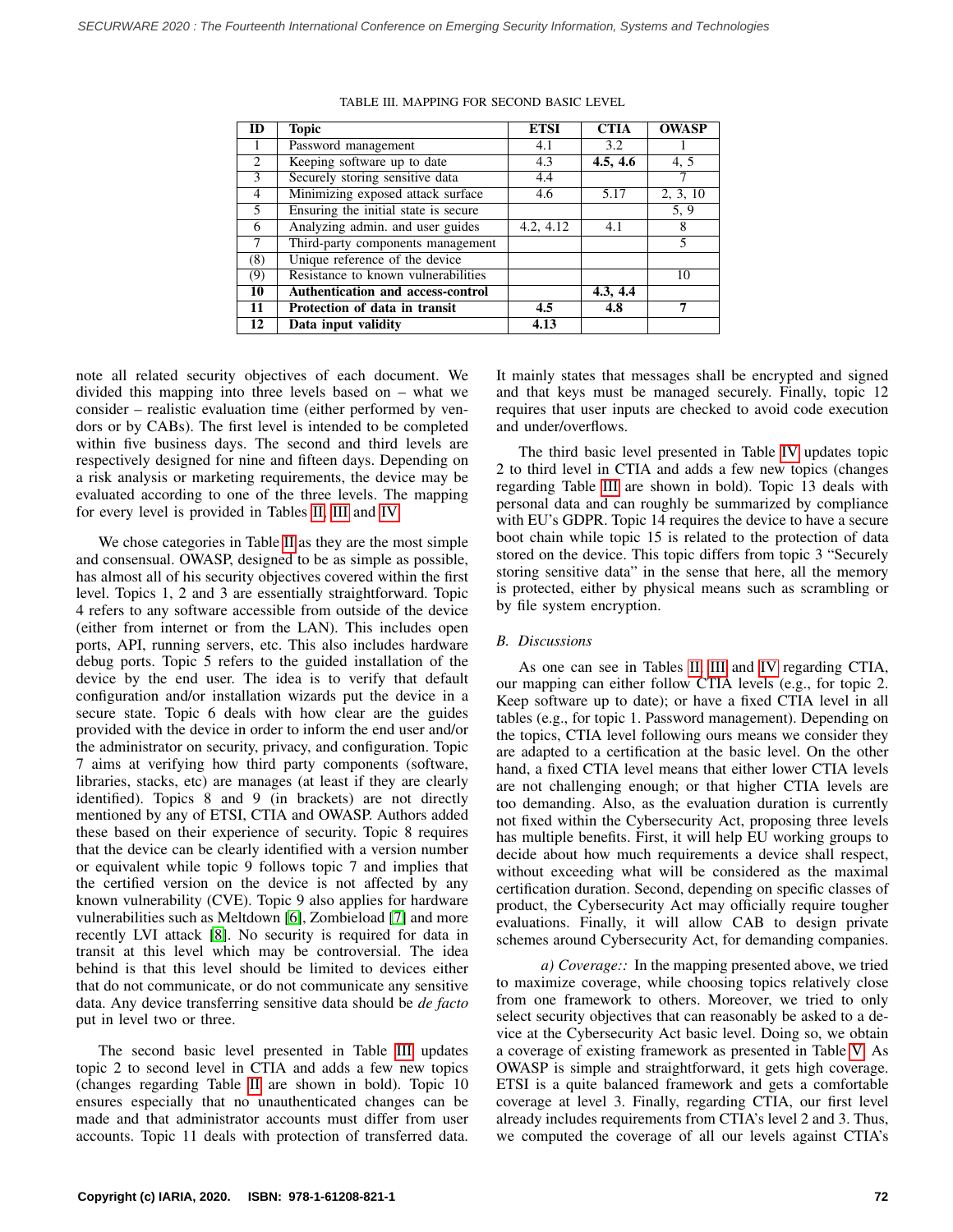<span id="page-4-2"></span>

| ID             | <b>Topic</b>                         | <b>ETSI</b> | <b>CTIA</b> | <b>OWASP</b> |
|----------------|--------------------------------------|-------------|-------------|--------------|
| 1              | Password management                  | 4.1         | 3.2         |              |
| 2              | Keeping software up to date          | 4.3         | 5.5, 5.6    | 4, 5         |
| $\overline{3}$ | Securely storing sensitive data      | 4.4         |             |              |
| $\overline{4}$ | Minimizing exposed attack surface    | 4.6         | 5.17        | 2, 3, 10     |
| 5              | Ensuring the initial state is secure |             |             | 5.9          |
| 6              | Analyzing admin. and user guides     | 4.2, 4.12   | 4.1         | 8            |
| 7              | Third-party components management    |             |             | 5            |
| (8)            | Unique reference of the device       |             |             |              |
| (9)            | Resistance to known vulnerabilities  |             |             | 10           |
| 10             | Authentication and access-control    |             | 4.3, 4.4    |              |
| 11             | Protection of data in transit        | 4.5         | 4.8         |              |
| 12             | Data input validity                  | 4.13        |             |              |
| 13             | Personal data management             | 4.8, 4.11   |             | 6            |
| 14             | <b>Secure boot</b>                   | 4.7         | 5.11        |              |
| 15             | Protection of data at rest           | 4.4         | 5.15        | 6            |

TABLE IV. MAPPING FOR THIRD BASIC LEVEL

level 3. It appears that this level is actually quite challenging for devices targeting a Cybersecurity Act basic level. For instance, topics such as "5.12 – Threat monitoring" or "5.16 – Tamper evidence" seem more destined to a Cybersecurity Act substantial or even high level of certification. This explains that we purposely exclude such topics and got a low coverage of CTIA.

<span id="page-4-3"></span>TABLE V. COVERAGE OF EXISTING FRAMEWORKS

| Level | ETSI | <b>CTIA</b> | <b>OWASP</b> |
|-------|------|-------------|--------------|
|       | 46%  | 29%         | 90%          |
|       | 62%  | 47%         | 90%          |
|       | 85%  | 59%         | 100%         |

## IV. RELATED WORKS

<span id="page-4-0"></span>There are some works on consumer IoT security certification. In may 2018, Cihon et al. [\[9\]](#page-5-8) wrote a report on how to increase adoption of the proposed European cybersecurity certification framework. This document was written prior to the adoption of the Cybersecurity Act but studies the political, societal and economic aspects resulting from a common policy. In June 2018, Brass et al. [\[10\]](#page-5-9) published a survey on cybersecurity standards for IoT. This work is really complete and provides a very precise overview of all IoT certification schemes existing at the time. Their survey is not directly related to the Cybersecurity Act and thus does not focus on the main candidates (including US regulations). Moreover, it lists existing standards rather than comparing them. Yet it sheds a light on most crucial aspects and challenges of certification of IoT devices and show the trade offs between maximizing the security of product and have legislations actually applicable. It is worth noting that given the rapid pace of the domain, frameworks such as Eurosmart and CTIA were not published at that time and thus are not included in the comparison.

In July 2019, the US NIST institute released the first version of NISTIR 8259 [\[11\]](#page-5-10). This internal report aims at giving manufacturers voluntary recommendations regarding cybersecurity of their devices. No mention seem to be made about regulation in this document. However in September 2019, the US Chamber of Commerce released a public letter [\[12\]](#page-5-11) to the authors of NISTIR 8259. They state that they support the NIST report and mention that they believe policymakers in the U.S. and internationally need to align their IoT security with NISTIR 8259. Still in September 2019, the ENISA Advisory Group proposed an opinion paper [\[13\]](#page-5-12) related to the security of consumer IoT. As an important note, this group is made of stakeholders including industry and academia and does not necessarily convey the view of ENISA. They recall the key elements of cybersecurity for such market and what ENISA can bring as a cybersecurity agency. While this article does not explicitly compares existing evaluation frameworks, it lays the foundations of which requirements could actually be selected for the basic level. In particular, authors emphasize the importance of certification schemes at European level but in contrast state that it should not impede the pace of innovation. In November 2019, Softic [\[14\]](#page-5-13) proposed an analysis of the impact European certification of IoT on devices, consumers and business. Sadly, this thesis seem now inaccessible following the demand of the author.

## V. CONCLUSION

<span id="page-4-1"></span>In this paper, we discussed about the upcoming common cybersecurity certification framework for Europe in the context of the Cybersecurity Act. We proposed a survey of existing evaluation and certification schemes for consumer IoT and compared them based on various criteria. This allowed to (i) place them in the context of a global certification process, (ii) see how they are designed to and, (iii) what are the technical content they tackle and at which level of precision. We then proposed a unified evaluation scheme for the basic level of the Cybersecurity Act, based on existing schemes. This unified scheme lead by Bureau Veritas has two main objectives: (i) be a candidate for official certification scheme for the basic level; and (ii) maintain compliance with existing schemes to allow certification companies to maintain their services independently of the chosen scheme. Future works include speaking in depth with both ENISA, association and groups authoring existing framework in order to have their opinion on the unified mapping and to allow interested stakeholders to discuss with Bureau Veritas. Some use cases on various products with different purpose and security level could help